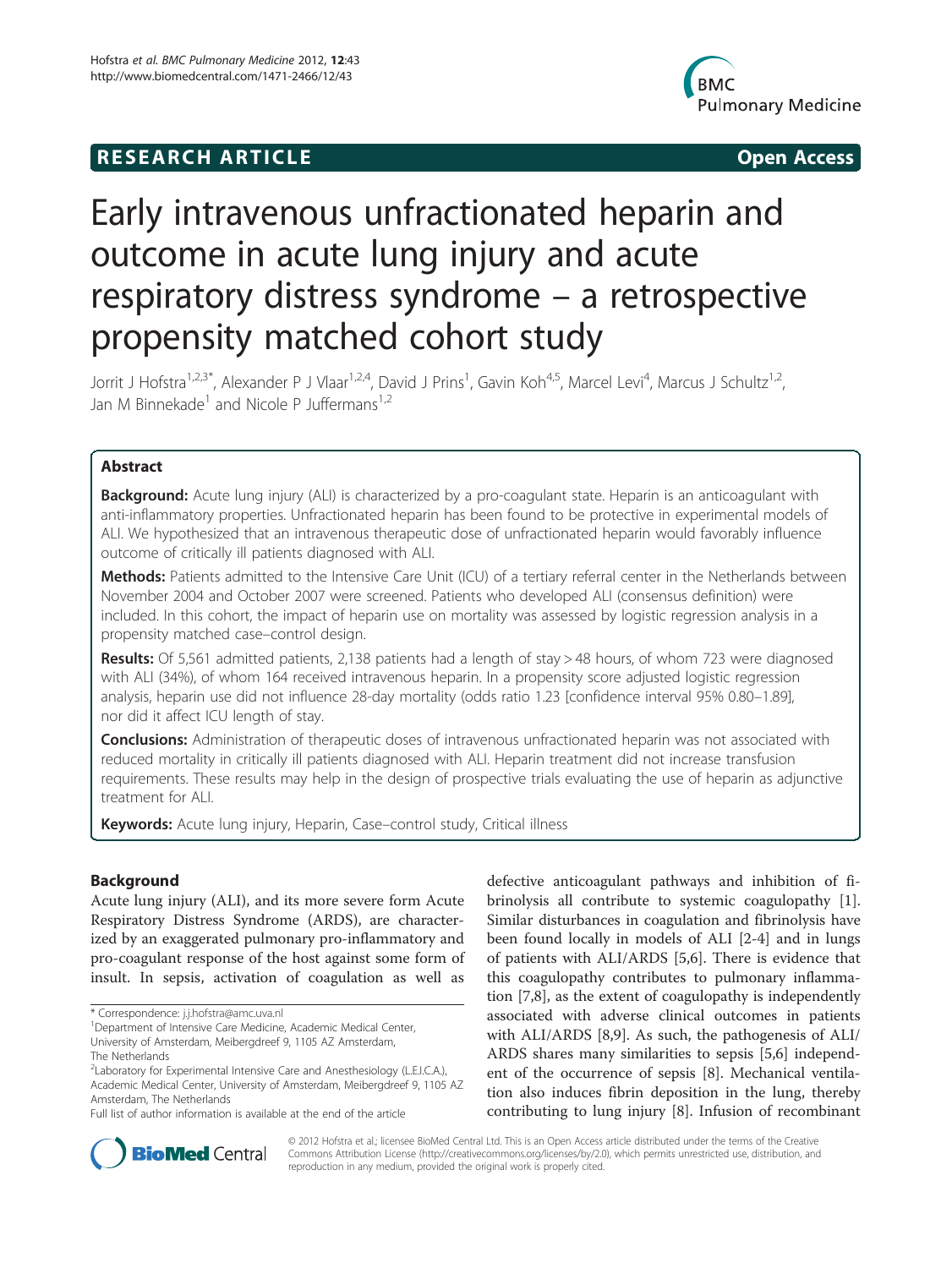human activated protein C (APC) was found to reduce mortality in patients with severe sepsis in a large phase III clinical trial [10], although this was offset by a recently finished trial of patients with septic shock [11]. A non-randomized subgroup analysis showed that APC was particularly effective in patients who presented with severe community–acquired pneumonia as the source of sepsis, although these findings were not confirmed in a clinical trial of sepsis patients with a low risk of death [12] or the recently finished trial of patients with septic shock [11]. The beneficial effect of APC in patients with severe sepsis observed in the PROWESS trial could, at least partially, be attributed to the effects of APC on lung coagulation [13,14]. A retrospective cohort study suggested that early administration of heparin is of benefit in patients diagnosed with septic shock [15], although this was not confirmed by a prospective clinical trial [16].

Studies evaluating the effect of anticoagulant therapy in ALI, mostly in experimental settings, are promising [17,18]. Animal studies have demonstrated that administration of heparins, APC, antithrombin (AT), tissue factor–factor VIIa (TF–FVIIa) pathway inhibitors, plasminogen activators and thrombomodulin can attenuate pulmonary coagulopathy, reduce lung injury and/or improve oxygenation [19].

Besides its anticoagulant effects, unfractionated heparin has been shown to have a wide range of antiinflammatory and immunomodulatory effects [20-22]. Infusion of heparin was found to limit lung injury in endotoxemic swine [23] and mice [24] and reduced pulmonary fibrin depositions in a combined model of smoke inhalation and lung injury in sheep, thereby improving oxygenation [25]. In a rat model of acute lung injury, heparin was found to have positive effects through inhibiting nitric oxide synthase [26]. Further, low molecular weight heparin reduced hyperoxiainduced lung injury in mice through protein kinase interactions [27]. In a clinical study, nebulized heparin was found to significantly reduce activation of coagulation in the lungs of ALI patients [28], further underlining the hypothesis that unfractionated heparin could favorably influence outcome of ALI.

A significant subset of critically ill patients with ALI/ ARDS receives heparin early after admission to the ICU [15]. Indications for heparin include respiratory insufficiency due to myocardial infarction, (suspected) venous thromboembolism, atrial fibrillation and coumarin derivate treatment prior to ICU admission. Another indication for heparin treatment is the use of renal replacement therapy. Given the anticoagulant and anti-inflammatory properties of heparin, we hypothesized that early heparin is associated with reduced mortality among patients diagnosed with ALI/ARDS. Therefore, we evaluated the impact of systemically administered therapeutic dose of heparin on outcome in ALI patients in terms of mortality as well as length of ICU stay.

## Methods

## Design

This is a nested case control study design, derived from a retrospective cohort of ALI/ARDS patients [29]. The study was approved by the Medical Ethics Committee of the Academic Medical Center, Amsterdam, The Netherlands (reference 08.17.0964), who waived the requirement for individual informed consent in view of the retrospective nature of this research.

## Patient population

Using an electronic patient data monitoring system, all patients with a first admission to the mixed medicalsurgical Intensive Care ward of a tertiary referral center in the Netherlands from 1 November 2004 until 1 October 2007 were reviewed and screened. Patients who developed ALI (consensus definition) were included. In order to determine the effect of heparin on patients who develop ALI while being on the ICU, patients with a length of stay shorter than 48 hours were excluded.

ALI was defined using the consensus definition of ALI: new onset hypoxemia or deterioration, demonstrated by a Pa $O_2/FiO_2$  < 300 mmHg, with bilateral pulmonary changes, in the absence of cardiogenic pulmonary edema [30]. Pulmonary edema was diagnosed as being of cardiogenic origin if the pulmonary arterial occlusion pressure was >18 mmHg. In the absence of pulmonary artery wedge catheter measurements, cardiac failure was diagnosed if two of the following were present: central venous pressure >15 mmHg, a history of heart failure or valve dysfunction, ejection fraction <45% as estimated by echocardiogram, or a positive fluid balance. The probability of cardiogenic pulmonary edema was scored by two physicians independently on a scale of 1–4 (APJV and NPJ) [31]. Chest radiographs were scored for the presence of new onset bilateral interstitial abnormalities by two independent physicians who were blinded to the predictor variables. When interpretation differed, chest radiograph and the description by the radiologist were reviewed and discussed until consensus was reached. Use of heparin was scored when patients received heparin within 48 hours of diagnosis of AL/ARDS.

## Patient data collection

All data was collected from our hospital patient database. We collected the APACHE II score, length of ICU stay and mortality. Potential ALI risk factors were scored as positive when present 48 hours prior to onset of ALI, including trauma, elective and emergency surgery, lung contusion, aspiration, massive transfusion, pancreatitis,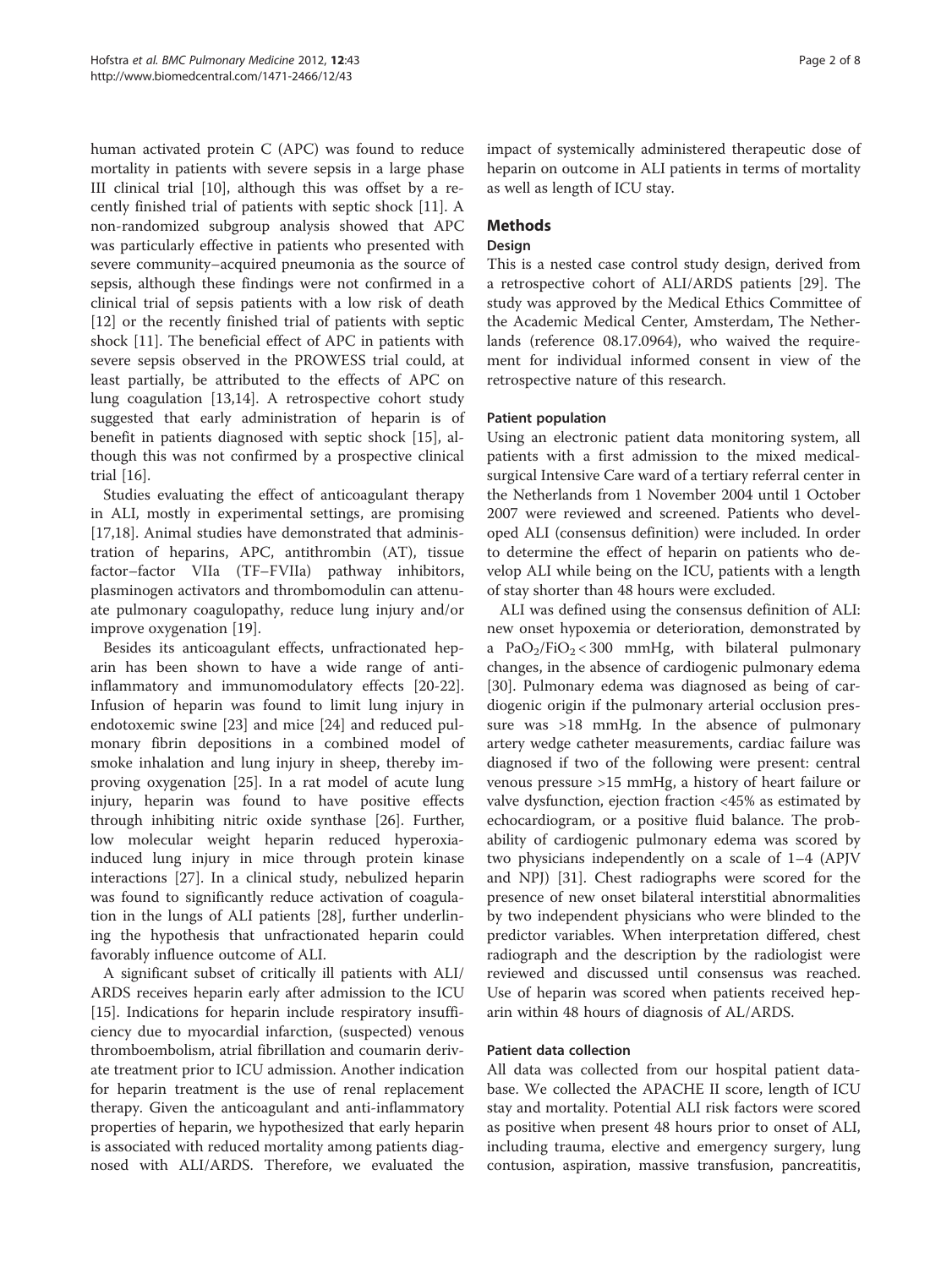pneumonia, sepsis and mechanical ventilation. Life support measures requiring the use of inotropic or vasopressor support were also scored.

Co-interventions that may influence outcome of ALI were scored, including mechanical ventilation with tidal volumes  $\leq 8$  ml/kg [32], restrictive fluid strategy (net fluid balance in the first  $7 \text{ days} < 0 \text{ ml}$  [33], use of APC [11] and use of steroids (>300 mg hydrocortisone per day or the equivalent) [34]. Co-morbidities that influence use of heparin were scored, including myocardial infarction, surgery and hematologic malignancy. Laboratory parameters scored on admission included platelet count, prothrombin time (PT) and activated partial thrombin time (aPTT).

#### Outcome measures

The primary outcome measure was mortality over 28 days. Secondary outcome variables included 90 day mortality. Mortality data was cross-checked with the Dutch Civil Registry. Safety of heparin administration was assessed by comparing the need for allogeneic blood transfusion.

#### Statistical analysis

Continuous variables are expressed as mean and standard deviation or medians and interquartile ranges depending on distribution. Categorical variables are expressed as n (%). Comparison between groups was done with Student's t-test or Mann–Whitney U test depending on distribution. Categorical variables were compared with the Chi-square test or Fisher's exact test.

Cases were defined as patients who died within 28 days of admission to the ICU. Cases were matched to controls using propensity analysis [35,36]. Propensity score was calculated by a multivariable logistic regression model with heparin as the dependent variable, while all other covariates related to mortality were included as independent variables. Covariates included age, sex, APA-CHE II score, pre-existing medical condition (trauma, sepsis, aspiration, pancreatitis, pneumonia, massive transfusion), recent surgical history, respiratory failure requiring mechanical ventilation, cardiovascular failure requiring inotropic/vasopressor support and cointerventions for ALI (use of APC or steroids, limited tidal volume ventilation, restrictive fluid strategy). The joint probability of these covariates to predict heparin use is used to match cases with controls in a 1 to 3 fashion, to control for confounding and bias due to nonrandom selection of patients. We considered there might be a causal relation between heparin treatment and APACHE II score as both may occur within the 24 hours following admission, therefore we calculated propensity scores both with and without using the APACHE II score in our model.

Heparin use related to 28 days mortality as well as to 90 days mortality was investigated using conditional logistic regression. As effects of heparin may actually reflect effects related to a prolonged aPTT, comparisons were repeated between patients with an aPTT of 45 seconds or more and an aPTT of less than 45 seconds, using a mixed ANOVA model for repeated measures (4 measurements). Furthermore, we used a Cox proportional hazards model with 28-day mortality as the dependant variable and heparin use and propensity scores as covariates, in order to estimate the relative impact of heparin use on 28-day all-cause mortality.

Statistical analysis was conducted with SPSS version 16.0 (SPSS Inc., Chicago, IL, USA).

## Results

#### Patient populations

During the screening period, 5,561 patients were admitted to our ICU. Of these, 398 patients were re-admissions, 288 died within 48 hours and 2,737 were discharged from the ICU within 48 hours, leaving 2,138 patients for screening of the presence of ALI (Figure 1). Of these, 1,415 patients did not meet ALI criteria, leaving 723 patients for analysis. The inter observer agreement for the diagnosis of ALI was good (weighted kappa 0.61).

Of the 723 patients, 164 patients received therapeutic dose intravenous heparin. Baseline characteristics of the (unmatched) patients are shown in Table 1. Outcome did not differ between unmatched patient groups. Groups were unbalanced with respect to age, APACHE II score and type of admission diagnosis.

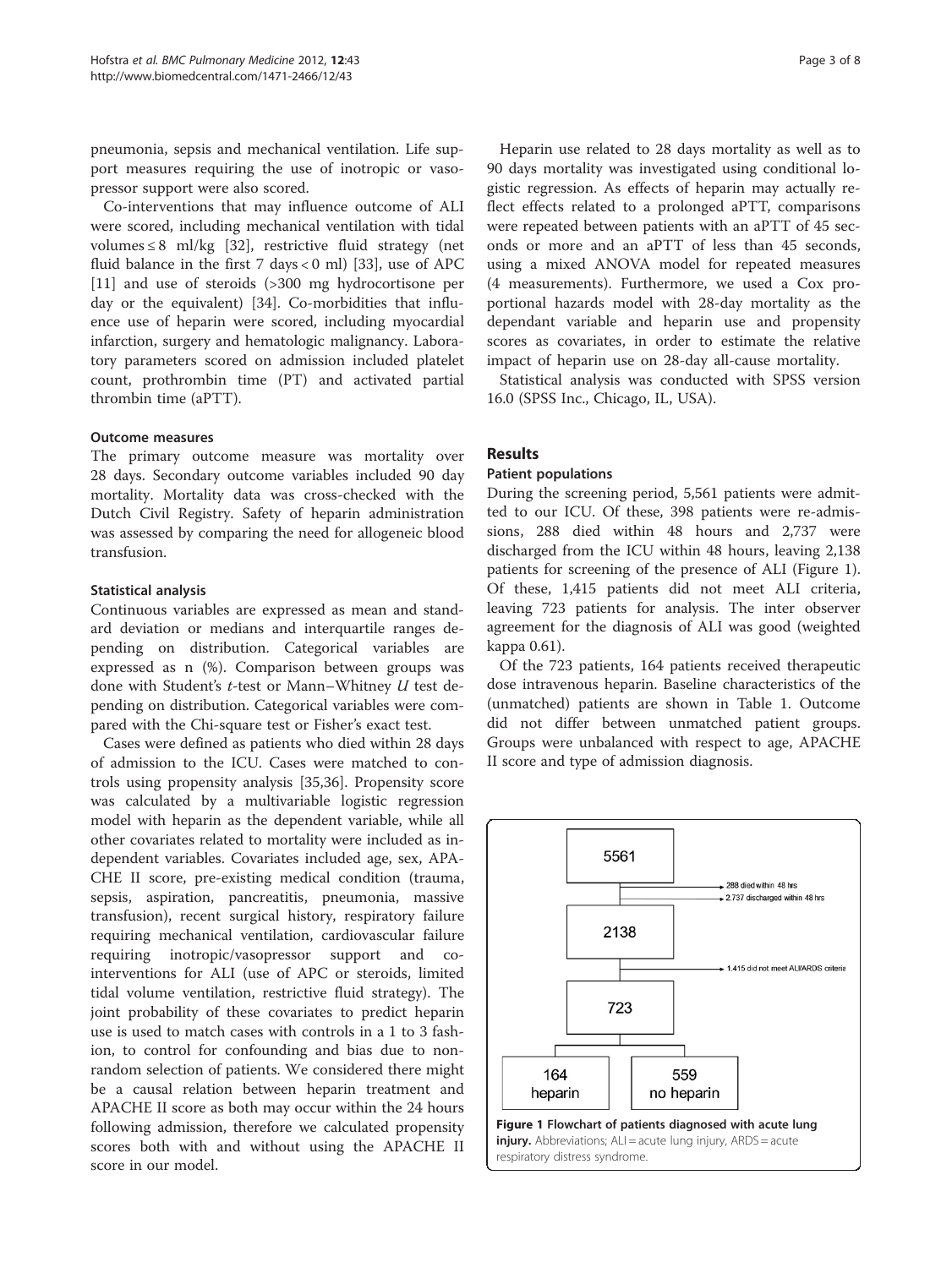#### Table 1 Patient characteristics and outcome of unmatched ALI patients

|                                                                           | No Heparin $n = 559$ | Heparin $n = 164$ | p value |
|---------------------------------------------------------------------------|----------------------|-------------------|---------|
| Age, mean (SD)                                                            | 59 (17)              | 63 (14)           | 0.003   |
| Male,% (n)                                                                | 70 (389)             | 63 (103)          | 0.10    |
| APACHE II score, mean (SD)                                                | 17.8 (6.9)           | 19.8 (6.5)        | 0.001   |
| Medical patients,% (n)                                                    | 60 (334)             | 71 (117)          | 0.007   |
| Surgery elective,% (n)                                                    | 23 (128)             | 19(31)            | 0.28    |
| Surgery emergency,% (n)                                                   | 17 (97)              | 7(16)             | 0.02    |
| Medical condition                                                         |                      |                   |         |
| Multiple Trauma,% (n)                                                     | 8(43)                | 2(3)              | 0.007   |
| Sepsis,% (n)                                                              | 21 (115)             | 18 (29)           | 0.42    |
| Diabetes,% (n)                                                            | 14(81)               | 16(27)            | 0.53    |
| Liver Failure,% (n)                                                       | 3(14)                | 2(4)              | 0.96    |
| Hematological malignancy,% (n)                                            | 6(35)                | 2(3)              | 0.03    |
| Aspiration,% (n)                                                          | 5(26)                | 4(6)              | 0.59    |
| Pancreatitis,% (n)                                                        | 2(12)                | 2(4)              | 0.82    |
| Pneumonia,% (n)                                                           | 23 (129)             | 10(17)            | < 0.001 |
| COPD                                                                      | 11(62)               | 14(23)            | 0.31    |
| Auto immune disease,% (n)                                                 | 6(34)                | 9(15)             | 0.17    |
| Previous Myocardial infarction,% (n)                                      | 13(72)               | 40 (66)           | < 0.001 |
| Immune Compromised,% (n)                                                  | 11(61)               | 6(10)             | 0.07    |
| Massive Transfusion,% (n)                                                 | 14 (78)              | 12 (19)           | 0.43    |
| Life support measures                                                     |                      |                   |         |
| Respiratory failure (MV) ,% (n)                                           | 93 (519)             | 95 (156)          | 0.42    |
| Cardiovascular failure (MI) ,% (n)                                        | 13(72)               | 40 (66)           | < 0.001 |
| Co interventions                                                          |                      |                   |         |
| Activated Protein C,% (n)                                                 | 4(24)                | 1(1)              | 0.02    |
| Stress dose steroids,% (n)                                                | 42 (233)             | 46 (76)           | 0.29    |
| Protective mechanical ventilation (<8 ml/kg),% (n)                        | 54 (304)             | 55 (91)           | 0.29    |
| Restrictive fluid strategy (net fluid balance first 7 days ≤ 0 ml) ,% (n) | 36 (203)             | 35 (58)           | 0.82    |
| Outcome                                                                   |                      |                   |         |
| 28 days mortality,% (n)                                                   | 24 (134)             | 30 (50)           | 0.09    |
| 90 days mortality,% (n)                                                   | 32 (181)             | 39 (64)           | 0.11    |
| ICU-stay, median (IQR)                                                    | $7(4-13)$            | $7(4-13)$         | 0.59    |
| Hospital-stay, median (IQR)                                               | $20(11-38)$          | $18(8-37)$        | 0.13    |

APACHE = Acute Physiology and Chronic Health Evaluation, COPD = chronic obstructive pulmonary disease, IQR = interquartile range, MI = myocardial infarction,  $MV =$  mechanical ventilation,  $SD =$  standard deviation.

#### Propensity matching

Using logistic regression analysis, risk factors for 28-day mortality were determined, shown in Table 2. As expected, old age and high APACHE II scores were risk factors for mortality in ALI patients, whereas undergoing elective surgery protected against mortality. Diabetes, liver failure, autoimmune disease and a compromised immune state were risk factors for mortality in this cohort. Of interest, cardiovascular failure did not contribute to mortality in ALI patients. Application of limited tidal volume ventilation and the

restrictive use of fluids were confirmed as protective measures in this cohort of ALI patient. Interestingly, a stress dose steroid regimen contributed to mortality in this cohort of ALI patients. The covariates that significantly contributed to outcome (including APACHE II score) were used in a propensity-based analysis of the risk to die of patients who had received heparin and controls, which is shown in Table 3. Suitable propensity matches were found for all patients receiving heparin. Use of heparin did not alter mortality risk compared to controls.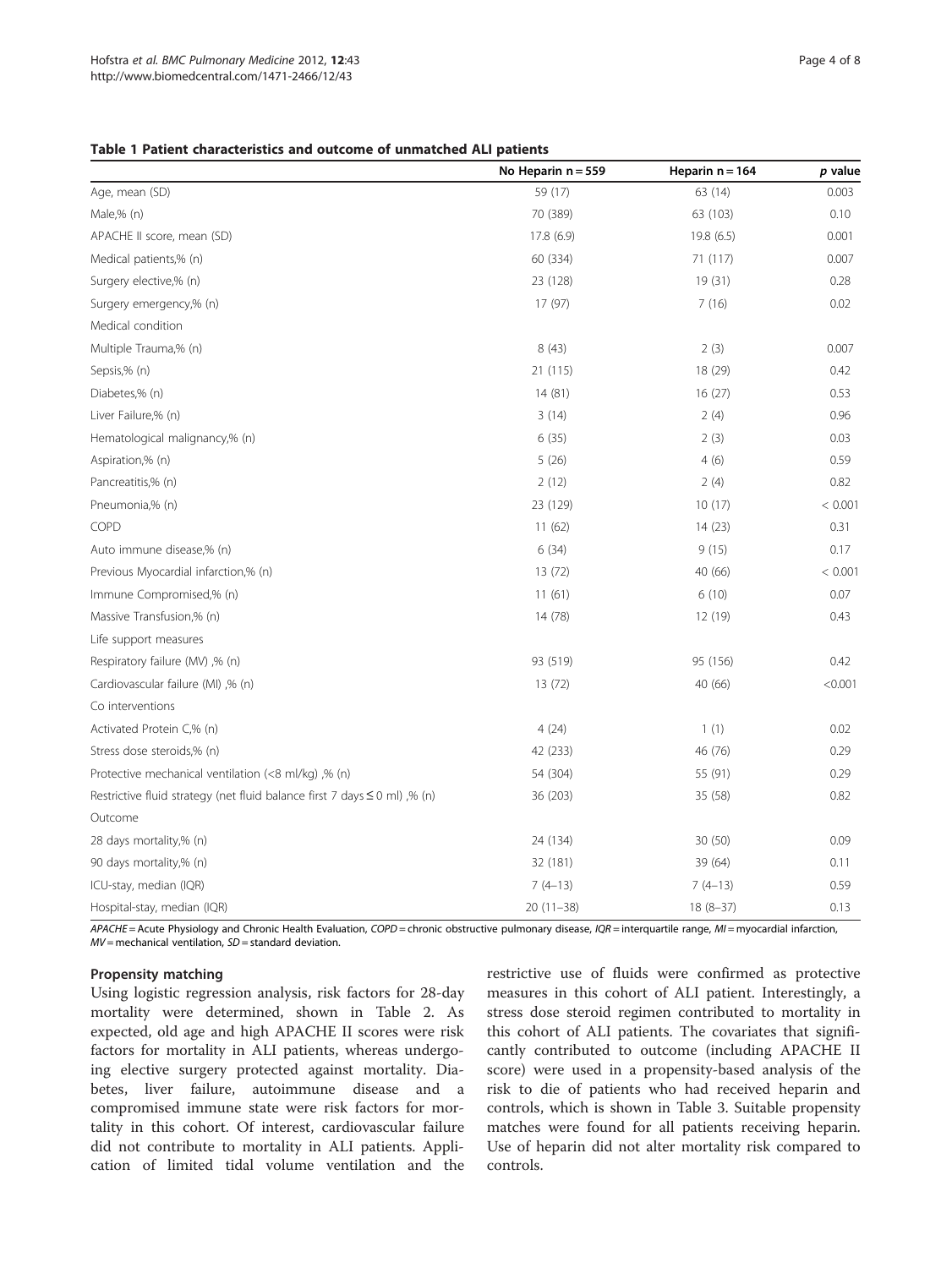|                                                                    | OR (95% CI)          | P value* |
|--------------------------------------------------------------------|----------------------|----------|
| Age                                                                | 1.02 (1.00/1.03)     | 0.002    |
| Male                                                               | 1.39 (0.92/1.86)     | 0.13     |
| <b>APACHE II score</b>                                             | 1.09(1.06/1.12)      | < 0.001  |
| Medical                                                            | 1.94 (1.34/2.81)     | < 0.001  |
| Surgery Elective                                                   | 0.40(0.25/0.65)      | < 0.001  |
| Surgery Emergency                                                  | $0.91$ $(0.57/1.45)$ | 0.68     |
| Medical conditions                                                 |                      |          |
| Multiple Trauma                                                    | $0.51$ $(0.22/1.15)$ | 0.11     |
| Sepsis                                                             | 1.27 (0.84/1.90)     | 0.25     |
| <b>Diabetes</b>                                                    | 1.83 (1.18/2.83)     | 0.006    |
| Liver Failure                                                      | 3.82 (1.48/9.82)     | 0.006    |
| Hematological malignancy                                           | 1.77 (0.89/3.49)     | 0.10     |
| Aspiration                                                         | 1.35 (0.63/2.91)     | 0.44     |
| Pancreatitis                                                       | $0.67$ (0.19/2.38)   | 0.54     |
| Pneumonia                                                          | 1.14 (0.75/1.71)     | 0.55     |
| COPD                                                               | 1.26 (0.76/2.07)     | 0.37     |
| Auto immune disease                                                | 1.95 (1.07/3.56)     | 0.03     |
| Previous Myocardial infarction                                     | 1.25 (0.83/1.89)     | 0.29     |
| Immune Compromised                                                 | 1.69 (1.00/2.83)     | 0.05     |
| Massive Transfusion                                                | $0.68$ $(0.40/1.16)$ | 0.16     |
| Life support measures                                              |                      |          |
| Respiratory failure at admission                                   | 1.00 (0.98/1.02)     | 0.99     |
| Cardiovascular failure (inotropic at admission)                    | 1.00 (0.98/1.02)     | 0.84     |
| Co interventions                                                   |                      |          |
| Activated Protein C                                                | 1.40 (0.59/3.29)     | 0.45     |
| Stress dose steroids                                               | 1.89 (1.34/2.64)     | < 0.001  |
| Protective mechanical ventilation (<8 ml/kg)                       | $0.63$ $(0.45/0.89)$ | 0.008    |
| Restrictive fluid strategy (net fluid balance first 7 days ≤ 0 ml) | $0.33$ $(0.22/0.49)$ | < 0.001  |

## Table 2 Multivariate logistic regression analysis of covariates for the risk of 28-day mortality in ALI patients

\* Potentially confounder (p value ≤ 0.10). COPD = chronic obstructive pulmonary disease, OR = odds ratio, CI = 95% confidence limit.

#### Primary and secondary outcome

The length of ICU stay was also not different in the heparin group compared to the control group, p 0.59 (Table 1). A repeated analysis leaving out the APACHE II score yielded similar results. Heparin use did not influence mortality, as it affected neither 28-day (1.23  $(0.80/1.89)$  p = 0.34) nor 90-day mortality  $(1.27 \ (0.85/$ 1.89)  $p = 0.24$ .

As any possible protective effect of heparin on the occurrence of ALI may be due to dose, reflected by prolongation of the activated partial thromboplastin time (aPTT), odds ratio's for mortality were recalculated stratified for aPTT (Table 4). In all ALI patients and in those using heparin, a prolonged aPTT did not protect against mortality. In patients not receiving heparin, an aPTT < 45 seconds was found to protect against mortality.

In an unadjusted Cox model, the risk of mortality did not differ in patients who had received heparin compared to patients who had not received heparin [hazard ratio (HR) 0.97; 95% CI 0.67–1.40; p 0.87]. Adjustment for propensity score did not alter risk of mortality

| Table 3 Conditional logistic regression of mortality of patients with acute lung injury matched using propensity score |  |  |  |
|------------------------------------------------------------------------------------------------------------------------|--|--|--|
|                                                                                                                        |  |  |  |

|                                             | Mortality rate (No. deaths/total No. of patients) | OR (95% CI)      |      |
|---------------------------------------------|---------------------------------------------------|------------------|------|
| Heparin use (28-day mortality)              | 30 (50/164)                                       | 1.22 (0.79/1.90) | 0.36 |
| Heparin use <sup>1</sup> (90-day mortality) | 39 (64/164)                                       | 1.08 (0.73/1.59) | 0.71 |

<sup>1</sup> Matched with propensity score.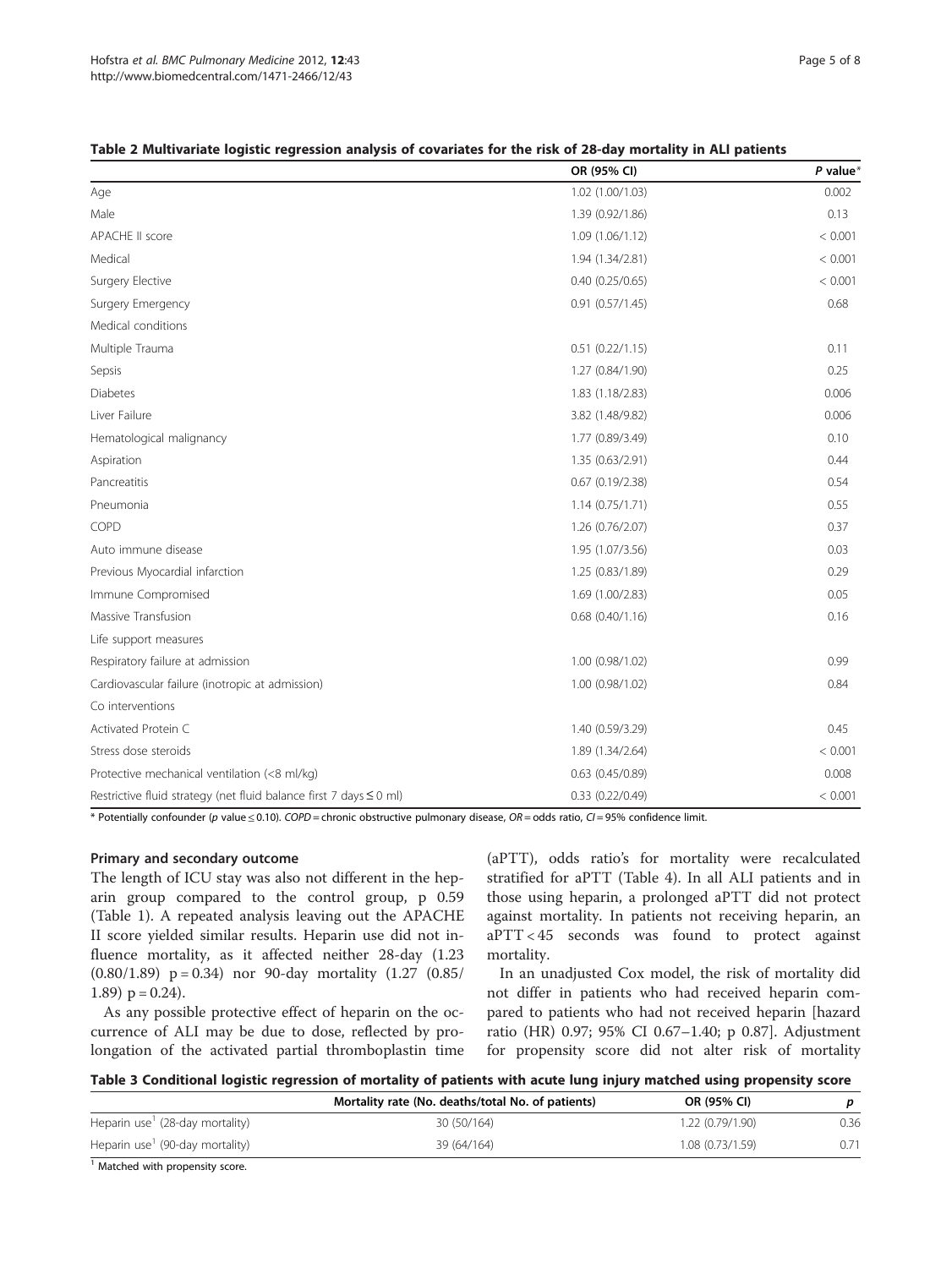|                                                      | Mortality rate (No. deaths/total No. of patients) | OR (95% CI)          | D     |
|------------------------------------------------------|---------------------------------------------------|----------------------|-------|
| $aPTT \leq 45$ (all patients)                        | 25.4 (184/723)                                    | 0.64(0.43/0.96)      | 0.03  |
| $aPTT \leq 45$ <sup>1</sup> (patients using heparin) | 31 (50/164)                                       | $0.66$ $(0.30/1.45)$ | 0.26  |
| $aPTT \leq 45^2$ (patients not using heparin)        | 24 (134/559)                                      | 0.54(0.34/0.87)      | 0.007 |
| Pooled results <sup>1,2</sup>                        |                                                   | 0.57(0.38/0.86)      | 0.005 |

Table 4 Mortality over 28 days in patients with acute lung injury stratified for aPTT

(adjusted HR 0.82; 95% CI 0.57–1.19; p 0.30). Figure 2 expresses cumulative survival in both groups using this model.

The need for allogeneic blood transfusion during ICU stay did not differ between the heparin-treated group and the control group  $(44\% \text{ vs. } 47\%, \text{ p} = 0.3)$ , nor the mean amount of red blood cells units transfused  $(0.9 \pm 0.8 \text{ vs. } 0.9 \pm 1.0, \text{ p} = 0.5).$ 

#### **Discussion**

In this retrospective, propensity matched case control study, the use of a therapeutic dose of unfractionated heparin was not associated with a decrease in mortality in critically ill patients with ALI. Based on these results, heparin does not seem to benefit patients with ALI.

These results are in contrast with previous experimental reports suggesting that intravenous heparin favorably influences outcome in ALI [23,37,38] and also with a prospective study, in which nebulized heparin significantly reduced coagulation activation in the lungs of critically ill ALI patients [28] and shortened duration of mechanical ventilation [39].



Our study has some important limitations. First and foremost, sample size may have been too small to demonstrate a statistically significant impact on mortality. The study was not designed to look for an effect of heparin on ALI and may have been underpowered. Indeed, interventions studied in randomized trials with a proven effect on outcome in ALI have required a large number of patients [32,33]. We were not able to measure markers of inflammation in the groups and cannot comment on the ability of intravenous heparin to influence inflammation in ALI.

Second, the retrospective nature of the study design is subject to bias. Indeed, groups differed in several baseline characteristics. In an effort to limit confounding, propensity analysis was performed, which resulted in elimination of these baseline differences. Although retrospective analyses cannot replace the advantage of randomization, propensity analyses may be a way of reducing bias when assessing treatment effects [36]. It is possible that some patients were already receiving heparin upon ICU admission. Since APACHE II score is calculated in the first 24 hours of ICU admission, one could question the justification of using APACHE II score when calculating propensity for heparin. However, a repeat analysis without APACHE II score resulted in similar findings. However, this method may still allow for confounders unaccounted for. Another possible baseline difference that could not be accounted for in the propensity analysis is the dose of heparin used, as heparin treatment regimen was not standardized in this retrospective analysis. Indications for the use of heparin were not scored and heparin dose in our ICU differs depending on indication (e.g., suspected thromboembolism or anticoagulant requirement due to use of renal replacement therapy). Therefore, analyses were repeated according to aPTT. Prolonged aPTT also did not yield protection in ALI patients. Another explanation could be the low levels of pulmonary antithrombin (AT). The anticoagulant effects of heparin are exerted via AT, and it may well be that AT consumption leads to impaired actions of heparin. Previous animal studies have demonstrated that AT combined with heparin effectively reduces acute lung injury [40].

Third, as the focus of inflammation in ALI patients is in the lungs and nebulized heparin was protective in ALI [28,39], it may be possible that the use of nebulized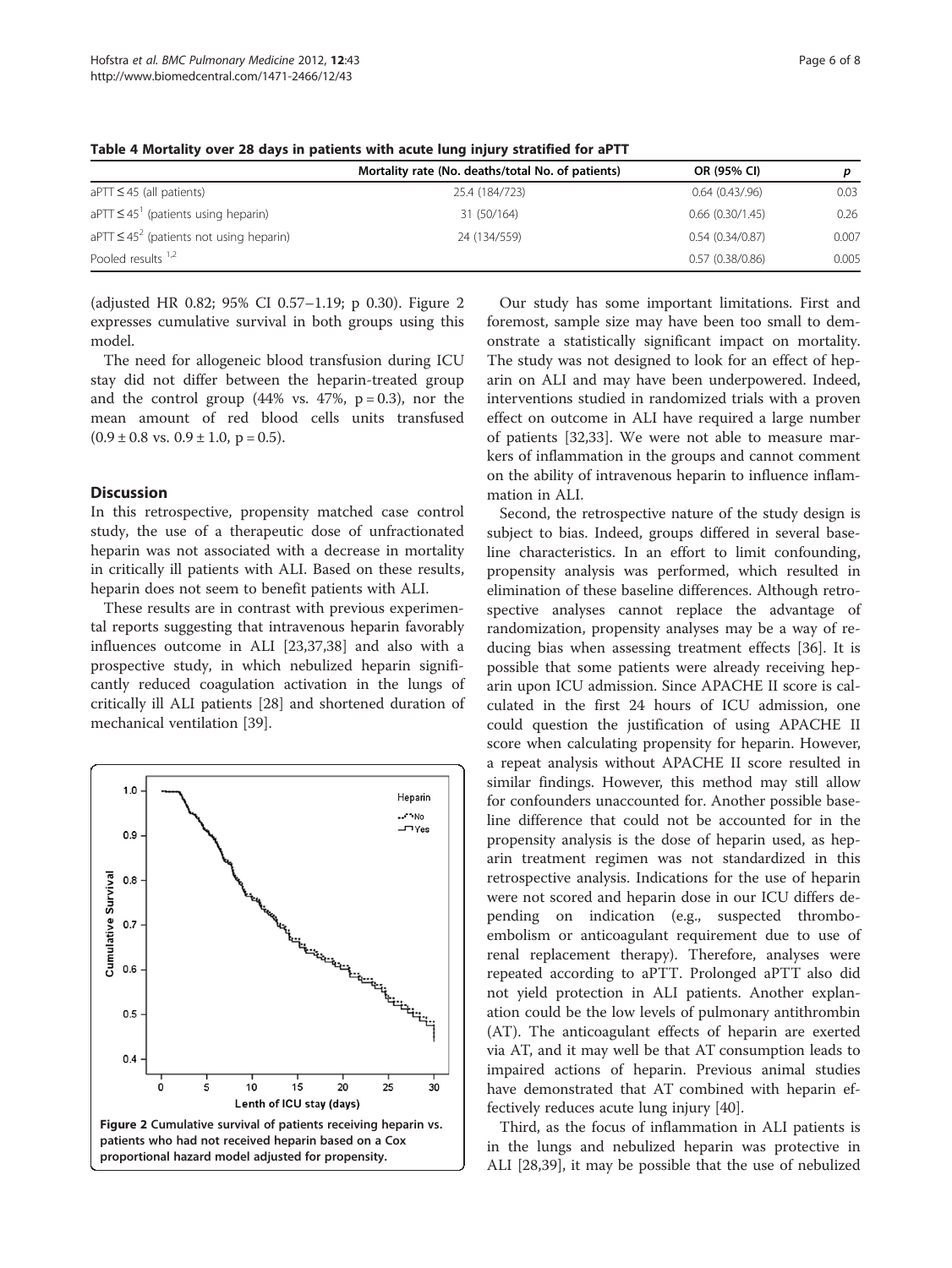heparin instead of intravenous heparin would have yielded an effect on outcome in this study, as found before [38,41]. We cannot comment on this issue, as the intravenous route is currently standard clinical practice.

Fourth, a potential benefit of the use of heparin on outcome may have been offset by complications of the use of heparin, in particular bleeding. Although we were unable to score bleeding in this retrospective analysis, it seems unlikely that bleeding influenced mortality in this study, given that groups did not differ in their need for allogeneic blood transfusion.

## Conclusions

In conclusion, administration of therapeutic doses of intravenous unfractionated heparin was not associated with reduced mortality in critically ill patients diagnosed with ALI. Heparin treatment did not increase (bleeding) complications.

#### Future investigations

In view of the limitations of our study design and the abundant data from previous (pre-) clinical investigations, a prospective clinical trial is warranted to investigate the potential of heparin treatment in critically ill patients diagnosed with ALI. Since coagulopathy in acute lung injury is for the most part restricted to the lung, future investigations may include local treatment allowing increased local efficacy while reducing the risk on systemic bleeding.

#### Abbreviations

rh–APC, Recombinant human activated protein C; ALI, Acute lung injury; ARDS, Acute respiratory distress syndrome; aPTT, Activated partial thrombin time; APACHE II, Acute Physiology And Chronic Health Evaluation II; AT, Antithrombin; CI, Confidence interval; ICU, Intensive care unit; OR, Odds ratio; PT, Prothrombin time.

#### Competing interests

The author(s) declare that they have no competing interests.

#### Authors' contributions

JJH participated in the design of the study, participated in collecting and analyzing the data, participated in the conduction of statistical analysis and participated in drafting of the manuscript. APV participated in collecting and analyzing the data and participated in drafting of the manuscript. DP participated in collecting and analyzing the data and participated in drafting of the manuscript. GK participated in collecting and analyzing the data and participated in drafting of the manuscript. ML participated in the design of the study and participated in drafting of the manuscript. MJS participated in the design of the study and participated in drafting of the manuscript. JMB coordinated in the conduction of statistical analysis and participated in drafting of the manuscript. NPJ participated in the design of the study, participated in collecting and analyzing the data, participated in the conduction of statistical analysis and participated in drafting of the manuscript. All authors have read and approved the final manuscript.

#### Author details

<sup>1</sup>Department of Intensive Care Medicine, Academic Medical Center, University of Amsterdam, Meibergdreef 9, 1105 AZ Amsterdam, The Netherlands. <sup>2</sup>Laboratory for Experimental Intensive Care and Anesthesiology (L.E.I.C.A.), Academic Medical Center, University of

Amsterdam, Meibergdreef 9, 1105 AZ Amsterdam, The Netherlands. <sup>3</sup>Department of Anesthesiology, Academic Medical Center, University of Amsterdam, Meibergdreef 9, 1105 AZ Amsterdam, The Netherlands. <sup>4</sup>Department Internal Medicine of the Academic Medical Center, University of Amsterdam, Meibergdreef 9, 1105 AZ Amsterdam, the Netherlands. 5 Department of Medicine, University of Cambridge, Cambridge, UK.

#### Received: 14 December 2011 Accepted: 28 July 2012 Published: 15 August 2012

#### References

- 1. Levi M, Ten CH: Disseminated intravascular coagulation. N Engl J Med 1999, 341:586–592.
- 2. Schultz MJ, Haitsma JJ, Zhang H, Slutsky AS: Pulmonary coagulopathy as a new target in therapeutic studies of acute lung injury or pneumonia–a review. Crit Care Med 2006, 34:871–877.
- 3. Dahlem P, Bos AP, Haitsma JJ, Schultz MJ, Meijers JC, Lachmann B: Alveolar fibrinolytic capacity suppressed by injurious mechanical ventilation. Intensive Care Med 2005, 31:724–732.
- 4. Dahlem P, Bos AP, Haitsma JJ, Schultz MJ, Wolthuis EK, Meijers JC, Lachmann B: Mechanical ventilation affects alveolar fibrinolysis in LPS-induced lung injury. Eur Respir J 2006, 28:992-998.
- 5. Choi G, Schultz MJ, Levi M, van der Poll T, Millo JL, Garrard CS: Protein C in pneumonia. Thorax 2005, 60:705–706.
- 6. Ware LB, Fang X, Matthay MA: Protein C and thrombomodulin in human acute lung injury. Am J Physiol Lung Cell Mol Physiol 2003, 285:L514-L521.
- Welty-Wolf KE, Carraway MS, Ortel TL, Piantadosi CA: Coagulation and inflammation in acute lung injury. Thromb Haemost 2002, 88:17–25.
- 8. Gunther A, Mosavi P, Heinemann S, Ruppert C, Muth H, Markart P Grimminger F, Walmrath D, Temmesfeld-Wollbruck B, Seeger W: Alveolar fibrin formation caused by enhanced procoagulant and depressed fibrinolytic capacities in severe pneumonia. Comparison with the acute respiratory distress syndrome. Am J Respir Crit Care Med 2000, 161:454–462.
- 9. Ware LB, Matthay MA, Parsons PE, Thompson BT, Januzzi JL, Eisner MD, National Heart LaBIARDSCTN: Pathogenetic and prognostic significance of altered coagulation and fibrinolysis in acute lung injury/acute respiratory distress syndrome. Crit Care Med 2007, 35:1821–1828.
- 10. Bernard GR, Vincent JL, Laterre PF, LaRosa SP, Dhainaut JF, Lopez-Rodriguez A, Steingrub JS, Garber GE, Helterbrand JD, Ely EW, et al: Efficacy and safety of recombinant human activated protein C for severe sepsis. N Engl J Med 2001, 344:699-709.
- 11. FDA (online source): Xigris [drotrecogin alfa (activated)]: Market Withdrawal - Failure to Show Survival Benefit. 2012.
- 12. Laterre PF, Abraham E, Janes JM, Trzaskoma BL, Correll NL, Booth FV: ADDRESS (ADministration of DRotrecogin alfa [activated] in Early stage Severe Sepsis) long-term follow-up: one-year safety and efficacy evaluation. Crit Care Med 2007, 35:1457–1463.
- 13. Hofstra JJ, Haitsma JJ, Juffermans NP, Levi M, Schultz MJ: The role of bronchoalveolar hemostasis in the pathogenesis of acute lung injury. Semin Thromb Hemost 2008, 34:475–484.
- 14. Ware LB, Bastarache JA, Wang L: Coagulation and fibrinolysis in human acute lung injury–new therapeutic targets? Keio J Med 2005, 54:142-149.
- 15. Zarychanski R, Doucette S, Fergusson D, Roberts D, Houston DS, Sharma S, Gulati H, Kumar A: Early intravenous unfractionated heparin and mortality in septic shock. Crit Care Med 2008, 36:2973–2979.
- 16. Jaimes F, De La Rosa G, Morales C, Fortich F, Arango C, Aguirre D, Muñoz A: Unfractioned heparin for treatment of sepsis: a randomized clinical trial (The HETRASE Study). Crit Care Med 2009, 37:1185–1196.
- 17. Sebag SC, Bastarache JA, Ware LB: Therapeutic Modulation of Coagulation and Fibrinolysis in Acute Lung Injury and the Acute Respiratory Distress Syndrome. Curr Pharm Biotechnol 2011, 12:1481–1496.
- 18. Ware LB, Camerer E, Welty-Wolf K, Schultz MJ, Matthay MA: Bench to bedside: targeting coagulation and fibrinolysis in acute lung injury. Am J Physiol Lung Cell Mol Physiol 2006, 291:L307-L311.
- 19. Hofstra JJ, Juffermans NP, Schultz MJ, Zweers MM: Pulmonary coagulopathy as a new target in lung injury–a review of available pre-clinical models. Curr Med Chem 2008, 15:588–595.